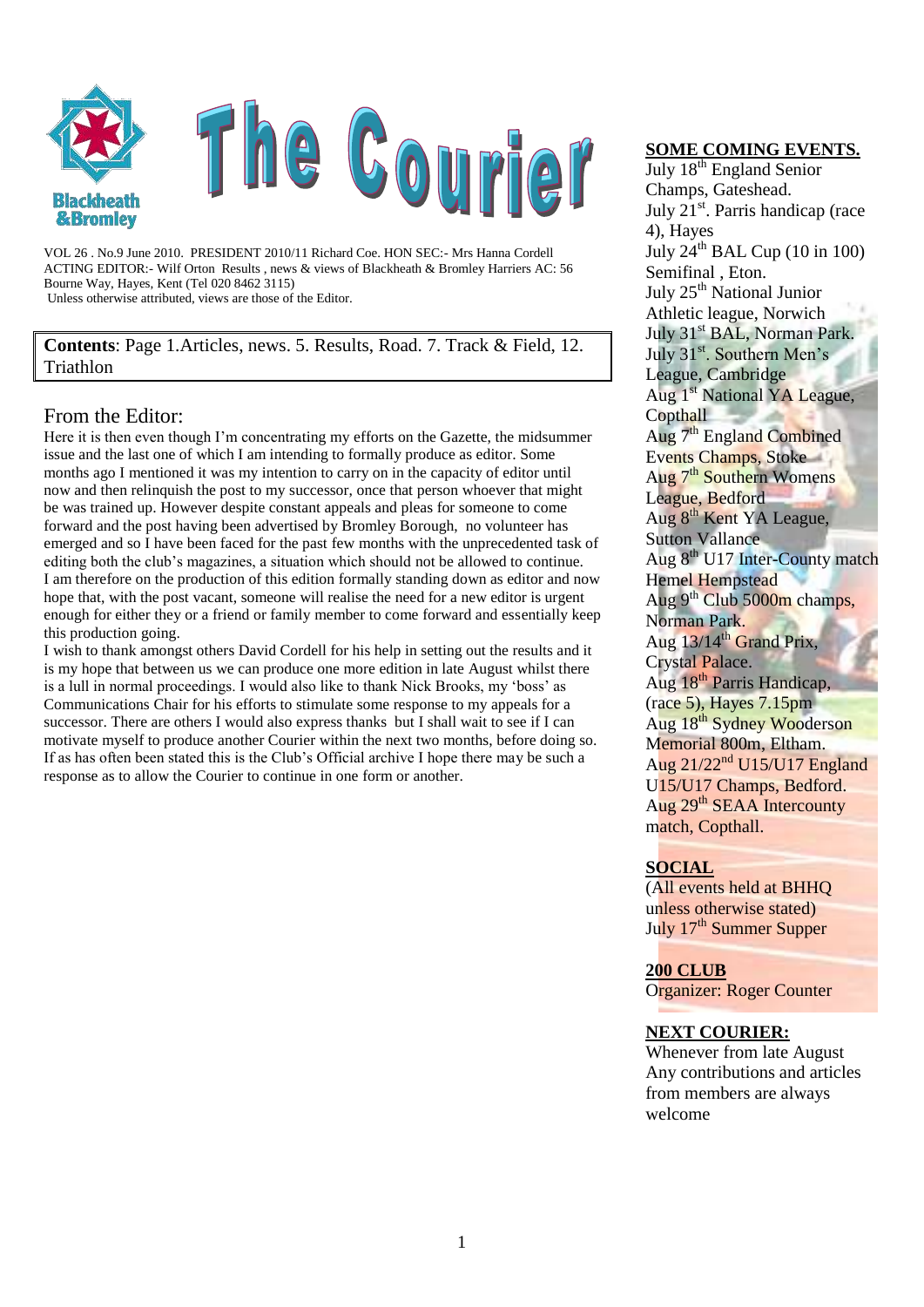#### *Profile on the President*

Current President Richard Coe may need no or little introduction to most people in the club but is in his own way a unique individual. I recently had the opportunity of interviewing him in my home patch of Upper Norwood and over the course two hours was able gain a useful insight into his mind and personality . This is a summary of that interview. Originally from Birmingham (but having a French Grandmother from Brittany) he spent much of his formative years in Sutton Coldfield where he attended the Arthur Terry Comprehensive School. Here he pursued a wide range of activities most particularly in drama productions, singing and of course sport ranging from cricket to athletics. His background was however very much steeped in business going back several generations. *"My Grandfather was a director of Joseph Lucas the big electrical company He was very keen that his grandson should go into business particularly accountancy".* but Richard was to have other ideas. .Having a mother who was a talented pianist and singer he inherited an artistic leaning and had a childhood ambition to become an actor. Then someone a teacher Pat Broderick who described him as a dilettante told him "If you want to be good at something *you need to decide what it is that you want* 

*to be good at". For a while he considered becoming an actor and in 1968 he successfully auditioned for the National Youth Theatre where in 1969 he performed in London in productions of plays such as Fuzz and Zigger-Zagger, before touring with the NYT in festivals in Holland and Germany.* 

But reflecting on this time and even he'd enjoyed it he admitted that he did not believe that he could pursue this ambition*. "I was either lucky or unlucky to be in the same cast as Alfred Molina …..and when I came into contact with people who had that degree of talent …. I didn"t have the belief that I could do this."* Going back to the drawing board, he *"had the conflict between the acting and the accountancy and the teaching, so I put the acting to one side …..Although the likes of Alfred Molina didn"t push himself forward, he was just good, I thought that the culture of 'look at me, look at me!"* was something which I didn't feel happy with. Instead considering teaching as a career and despite the expectations of his Grandfather, he pursued this career by enrolling in a teacher training course in South East London, in English, Drama and PE as a subsidary. In a teaching career spanning over 35 years he has worked in primary schools in South Norwood and West Wickham and emphasised how in those years *"there have been significant changes…league tables and SAT tests….the people in charge of policy are a bit joyless and have tried to squeeze the fun out of education…as with other professions there is a lot of superfluous paperwork"* However he also reflected that "*if you are prepared to put in the hard graft it"s very rewarding…you get out of it what you put in…"*

Richard took up the job of Club President in March, succeeding Alison Brand. On the subject of this he described the process by which a president is chosen. *"It"s the sort of* 

*thing that I wouldn"t immediately say yes to but Alison was very good .She gave a lot of her time to explaining what it would involve and answered at length all the questions I put to her on the subject".* As to the qualities that make for a good president he added *"you need to be someone who"s going to be involved in the day-to-day running of the club….you need to go and be involved in as many areas as possible, show your face and be there…"*

Richard's associations with Blackheath and Bromley go back to 1981 when in a sports-shop in Bromley he overheard a conversation between two club members and on introducing himself to them was encouraged to visit the Clubhouse *" I"d been toying with the idea of joining a running club and had heard of Blackheath Harriers but had been put off by the thought of traveling over to Blackheath. When I found out that the club was no more than two miles from where I lived I was down there the following week".* He signed up and never regretted it. Naturally he immersed himself in the athletic activities and over the next two decades distinguished himself in a variety of events in cross country and track (with several 2nds and 3rds) and distinctions in field events such as the Javelin and Triple Jump. He recounted how at school he had been encouraged by a teacher to run and competed at crosscountry for his local town team, but had not trained regularly for some years until he joined the club. I asked him what his most satisfying performances were for the club and he identified three key ones that stood out. These were running the last leg of the Kent Vets Road Relay at Rochester Aerodrome in December 1991 in an equal fastest time with John Wigley; winning the Newport City Centre Vets Mile in a new course record of 4' 27; and in 1995 setting a new course record of 15'41 in the Parris Memorial Handicap. It was with some pride that he emphasised how these were all achieved after he had attained veteran status.

There had of course been the odd marathon or two earlier in his running career, both in times which most runners would, if not give their right legs but perhaps their high teeth for, but after coming frustratingly close to the magic three hour mark in 1982, he returned the following year to register a time of 2 hours 38 minutes in kinder *conditions "I wanted to do the second one well…I didn"t think I could commit to put in the time and effort every year to run to that standard, but I did commit the time to this one and it was a relief to cross the line having achieved a sub- three hour marathon" .* Having done it though he thought he would move on and do something else. For anyone who thinks that running a marathon is the only thing worth talking about, this was an example of how other less obvious events and disciplines could and should attract equal recognition.

Throughout the interview the President came across as a highly accomplished speaker thanks to his acting skills but a great listener as well, an ability no doubt honed from his years in teaching. Although anxious to keep the traditions of the club and conscious of the need to preserve its character he expressed his hopes for its future. *"If we can recruit new members in those parts of the club where we"re falling a bit short in terms of numbers and quality, and obviously greater*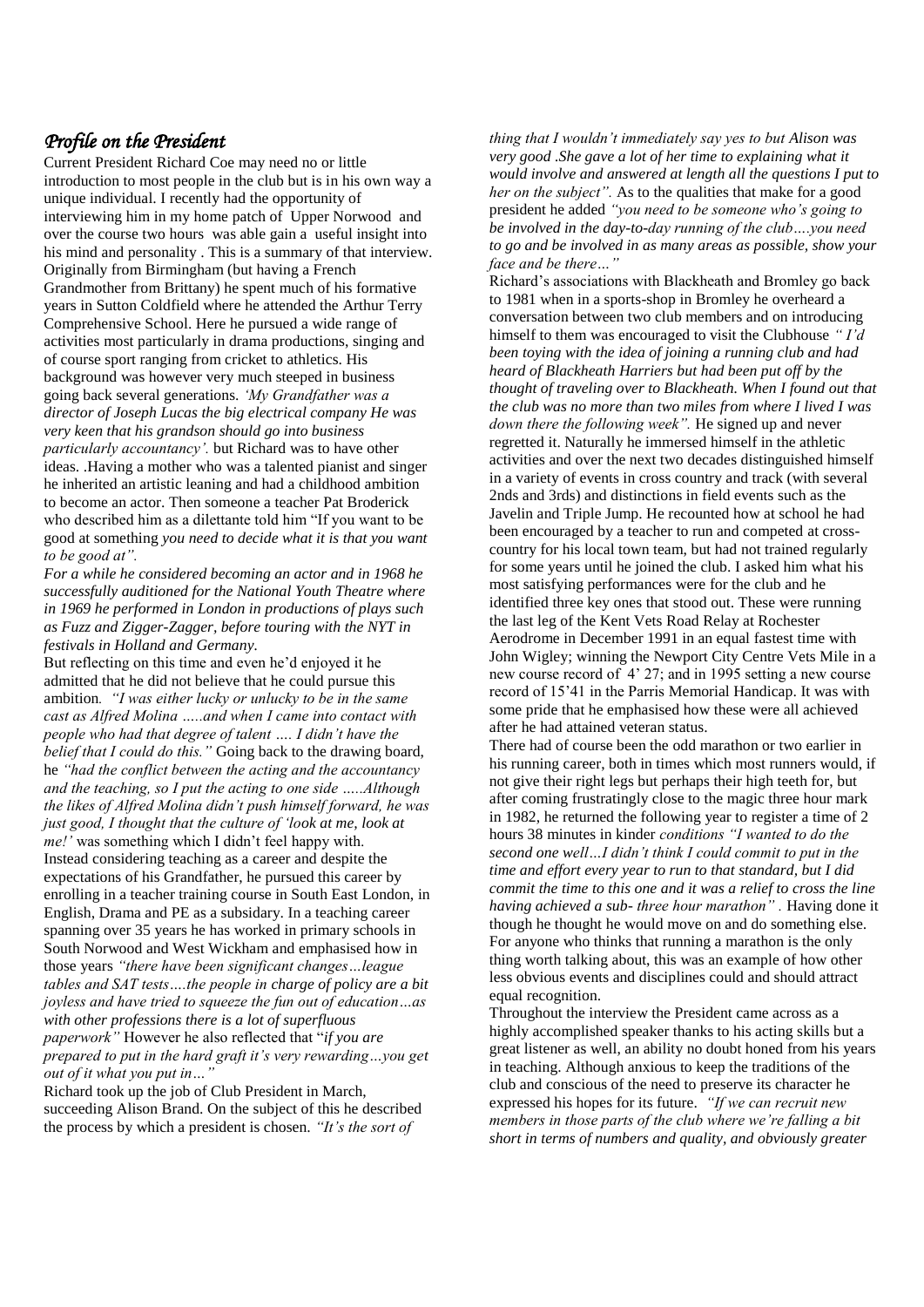*financial security in terms of how we generate enough funds to ensure a prospering future".* 

His understanding of club commitment is certainly enlightened*. "I"m not saying that people dedicate their whole life…club commitment is an aspect of their life. But however much time they are prepared to commit to Blackheath show one hundred per cent commitment during that proportion of time that they are prepared to commit…don"t do it halfheartedly!"* as within the time that you're prepared to commit you give one hundred per cent commitment the club can only be stronger. He was keen to emphasise that that people should not get trapped in having a narrow mindset but move out of the comfort zone and to try new experiences even if they

didn't always work, in order to extend their horizons more fully. *If you run on the road you should run an 800m or a 1500m track race even if you come last…pick up the discus, pick up the javelin, give it a go. You never know you might be good at it.... who cares anyway!* Finally he stated that we should *"Remember we all do this because it"s something we all like and want to do, so let"s enjoy this great Blackheath and Bromley experience together"*.

For someone who due to personal circumstances had been away from the club for some years he has re-immersed itself in its life and activities and like Pete Stenning , whom he described as his most memorable former President he stands out as someone whom you would want to do so much for.

*The interview with the President is printed in full in the new edition of the Gazette.*

## *London Marathon Supper April 28th .*

This event which for some years had been dropped from the Club social calender, was revived about ten years ago and now is an established fixture in it, being the biggest Wednesday Nighter's social gathering after the Christmas Supper.

Once again those runners giving their personal account of the day's events provided an evening of interest and anecdotes. As always the moving spirit of the occasion was Mike Peel whose past marathon memorabilia decked the Club Common Room. Mike who after 30 London Marathons is one of a small handful of ever-presents took on the role of compere as he invited those runners who had participated on the previous Sunday to relate their stories to the 80 or so members and guests present that evening.

As everyone else tucked into their streak suppers the evening was kicked off by Club President Richard Coe who presented the awards for the top finishers. These included club marathon champion Alex Gibbins, Nick Kinsey and Richard Hall as well as the two ladies present Julie Reynolds and Kate Pratten. There were the usual speeches and votes of thanks before Mike invited those who ran on the day to recall their experiences of it.

Some of these were short and sweet, and reflected the unassuming modesty of the speaker. Natalie Brightwell, paid tribute to her parents whose encouragement kept her going to the finish despite seeming to *"hit the wall at ten miles".* Chris Gentle, the club's immediate neighbour, spoke with satisfaction of his own performance, being enough to qualify for an *"old bastards qualified entry place…",* and John Fenwick thanked all those who had supported him in his low points on the Isle of Dogs, adding that he was pleased to have finished intact.

Others were slightly more animated, particularly those who had achieved encouraging breakthroughs. Such a person was Richard Hall who had successfully broken three hours but wryly observed that he'd lost 4 minutes in the second half of the race, leaving for him some room for improvement! He emphasised the great sense of community *.."you"ve got* 

*36,000 runners all striving to do their best, and thousands of supporters all striving to encourage them along"…*and paid tribute to the volunteers*. "If we could capture just one-tenth of that positivity"* he said *"then 2012 will be a truly great Olympics…".*

Some delivered their speeches with a unique blend of wit and humour. Peter Rogers came up with the interesting statistic that Keith and Becky were amongst the most popular names of runners according to the website, and so maybe if Blackheath and Bromley should want to retain its distinction of being the best supported club in the entire event it should change its name accordingly. Julie Reynolds overcame the uncalled for remarks of other runners who thought that as 'a runner belonging to a club from Blackheath' it was no real effort for her to take part with the ripost *"I thought that this was just a mob match against the Kenyans"*. Peter Tucker (he of first claim status for the Metropolitan Police) recounted that he had a rather eventful morning because after running out of petrol on the A20 on the way to the race *"a slight problem which the girlfriend wasn"t happy with…we got as far as Lewisham…parked in the "nick and got a police escort up to the start!".*

That left the stage to the real storytellers, the ones whose marathon experience was laced with plenty of incident. Nick Kinsey who had only just returned from Majorca after having been stuck there with Icelandic volcanic dust, had arrived early in the morning on the day before the race. His number had been conveyed to him by Les Roberts and although his time was not his best it was enough to secure him second place in the Club Championship. Pete Lovell by contrast had every reason to be proud, having just made it in under five hours. His was a triumph of mind over matter as he found the inner resources to do that bit of running that got him inside that target and received the kisses and cheers of those around him who expressed relief and surprise that he was still alive. Superseding all and determined not to disappoint came Colin Illingworth who promised to keep his contribution short. Ten minutes later he was still very much in full flow (or aiming to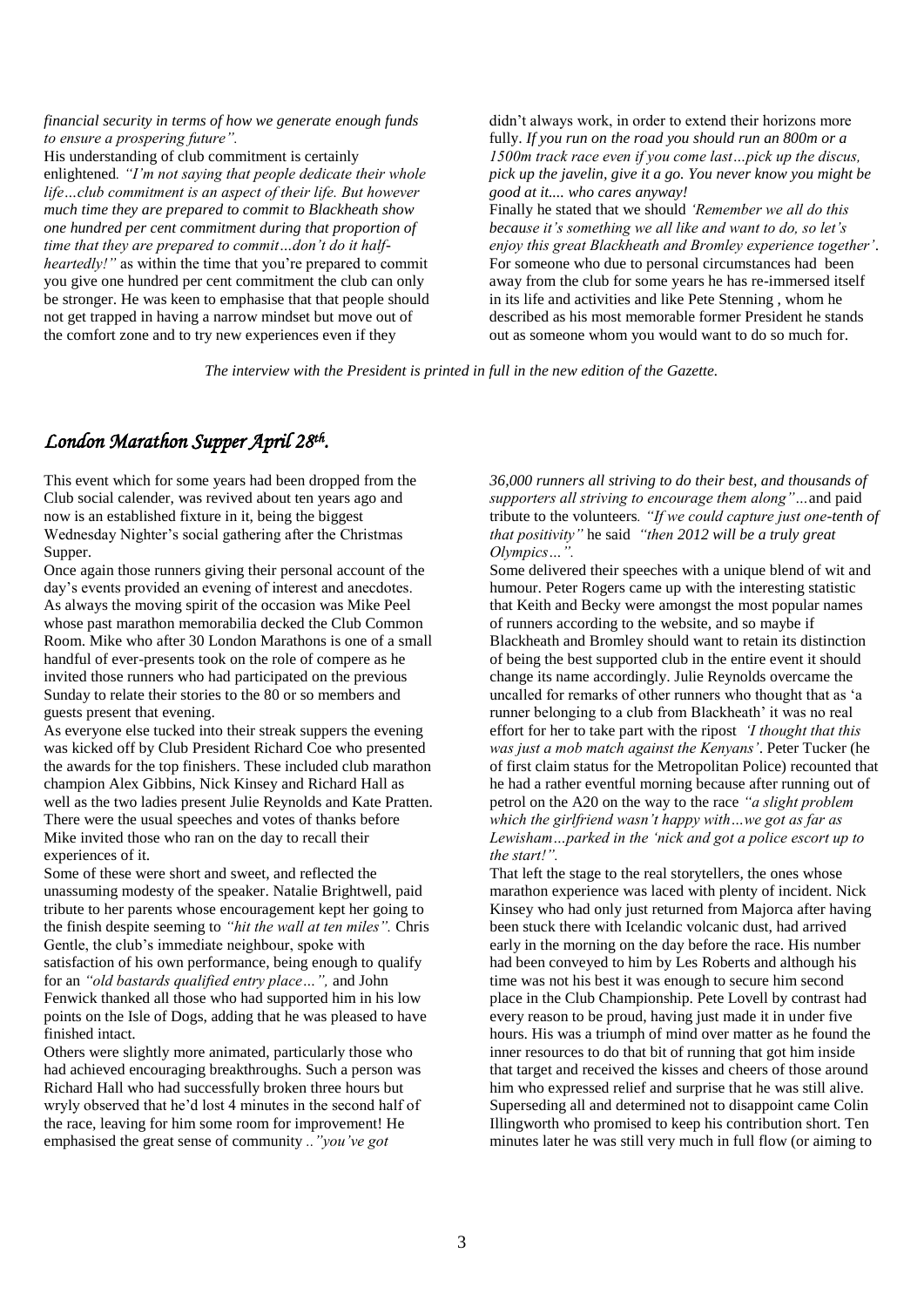get to the point) as he recalled his son's own efforts in running the marathon despite having little training. This was then overshadowed by his own experience of searching frantically for aspirins amongst the first aid facilities on the course before collapsing at the finish and being revived by the ladies of the St John's Ambulance Brigade, all done in a rolling and animated style which no doubt drew the biggest laughs of the evening.

Other contributions came from Nick Barber who had run the marathon and Colin Poole who didn't but was as ever at the heart of the organisation at the Excel Centre and who described the London as the most dynamic marathon on the face of the earth. Nick Barber wanted to run the race by starting slow and getting slower. He took his queue from Mike Peel with whom he had trained before the race. As to the man himself Mike didn't make a speech although there was a special tribute to him from the club. His t-shirts and foil blankets were all ceremonially hung up above the tables, but

his medals though not initially to be seen around his neck were formally presented to him on a special bar, a long board on which they were all neatly pinned out in chronological order, complete with ribbons specially folded. This was then strung around that neck giving him the appearance of a sandwich board man doing impersonations of the Angel of the North but fortunately Mike didn't fly off.

Later on, when all those members of the club who had previously completed the marathon were assembled down by the bar Mike, slowly eliminated from their ranks those who had achieved more modest times. Finally a select few who had achieved a sub three hour marathon remained at that end of the Common Room to receive the special cheers of the assembled guests and among their number was Mike himself. He had that evening suggested that he might not want to run London again, but the rumor now circulating was that he could be persuaded to turn up again one more time.

*WHO*



**Mike Peel demonstating his keyboard skills… 'I've tuned these medals to produce different notes on the scale…this one is D flat. When played in the right sequence you get the theme tune for the London Marathon.'**



**Runners at the start of the Ted Pepper 10km on early May Bank Holiday**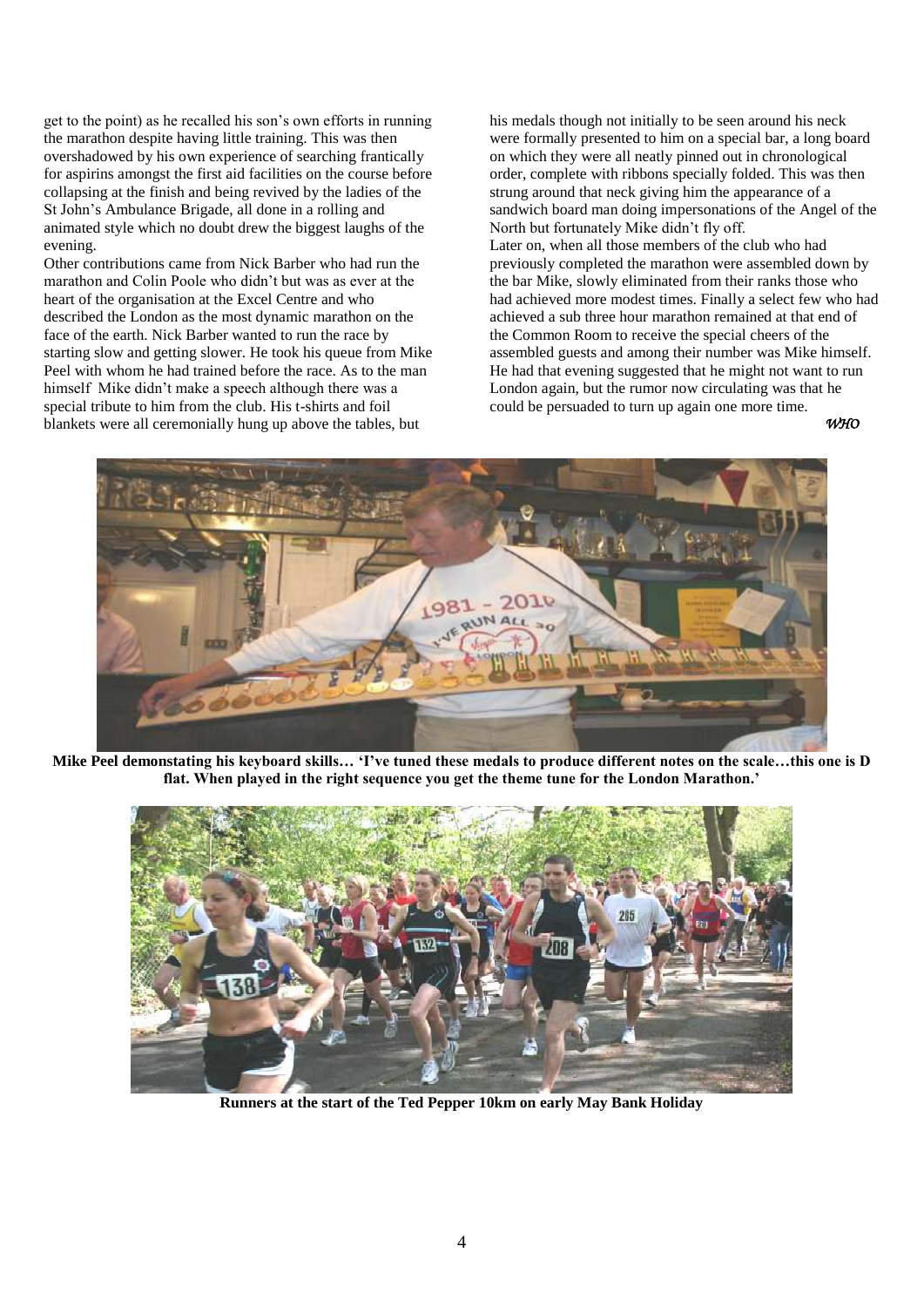## **The Courier June 2010. Results**

## Road.

#### **Marathons**

#### **April 25th. 30th London Marathon**

110 A.Gibbins (2:36'00)- 423. N.Kinsey (2:49'11)- 970.R.Hall (2:58'25)-.1090 D.Beadle (2:59'35)-.1208 K. May (3:01'42)-.2270 C.Gentle (3 :13'51)-.2611.M.Skelly (3:16'40)-.3048.G.Evans (3 :20'56)-.3462 Julie Reynolds (3:24'19)-.3686 J. McConville (3:25'50)-.4153 J. Beck (3:28'44)-. 4994 R. Griffin (3:33'47)-. 5079 J.Cunningham (3:34'16)-.5152 Kate Pratten (3:34'38)-.5778 Denise King (3:38'13)-.5989 Francis Thompson (3:39'21)-.6516 A.Stocks(3 :42'11)-.7352 P.Rogers(3:46'20)-.7873 D.Lewis(3:48'42)-.8313 Angela Cook (3:50'39)-.8416 Justine Eastbury (3:51'06)-9186 J. Fenwick (3:54'02).-12102 Amanda Taylor(4:04'44)-.14934 N. Barber (4:15'46).- 25695 P. Lovell (4:56'57)-.25550 Sarah Fletcher(4:57'18)- 26009 C. Illingworth (4:58'26)-.30572 M. Peel (5 :25'05).

**May 8th Orpington Marathon.**21.D.King(3:37'12)-23.R.Griffin(3:41'30)-33.P.Rogers (3:52'51)- 34.J.Turner (3:52'51)- 65.C.Poole (4:52'18)- 69. N. Webb (4:56'.0).

**May 15th ING Half Marathon, Luxembourg**. 294. M.Crisp (1:35'01)

#### **Other distances**

**May 28th Brooks Serpentine Last Friday 5km**. 26.D.Beadle (18'35)

**June 6th Beckenham 10km**. 8. A. Crowder (36'27)- 17. D. Beadle (39'04)- 20. L. Crowder (39'21)- 28. J. Beck (41'21)- 37. J. Reynolds (42'23)- 50. J. Eastbury (43'50)- 59. A. Stocks (44'29)- 80. W. Slack (46'28) **May 3rd. Ted Pepper 10k**

3. I. Frith (34'44). 4. J.Darling (34'54)- 12.R.Yates (36'55)-14.T.Crowder (M40) (37'14)- 15.S.Cavey (37'38)- 18. S.Jackson (37'50)-20.C. Keen (M50) (38'34)-25.L.Crowder (M40) (39'16)- 29.J.Bradshaw (F35)(39'25)- 31.S.Pairman (M45) (39'45)-33.M.Ellison (M50)(40'23)-40. S.Dowling (F40) (41'17). 45. J. Reynolds (42'07). 47. F. Green (42'31). 48. A. Stocks (M35) (42'45). 49. D. Carton (M50) (42'50)- 57. L. Page (F35) (44'03)- 60. B. Wetherilt (M50) (44'22)- 62. J. Leeson (M50) (44'28)- 65. C. Jones-Baldock (F35) (45'03)- 66. J. Turner (M55) (45'06)- 70. J. Eastbury (F35) (45'20).-73 C Frith M50 (45'35)- 77. I Swatton M40 (46'17)- 80. D Sterlong M60 (46'39)- 82 J Fenwick M60 (46'40)- 86 W Slack M55 (47'11)- 89 A Cilia F50 (47'50)- 92 D Leal M50 (48'13)- 95 J. Smith M35 (48'32) -103.W Orton M50 (49'56)- 115 Mikusa F40 (52'35)- 127. M. Turner F55 (60'44)- 128 H Stephen F50 (61'13) Winner 1. C. Minns (Beckenham) (33'53). **May 9th Berlin 10km**. G. Murray (1:09'12)

**June 13th Eltham Park 5 miles.** 1. I. Frith (28'23)- 23. S. Pairman (33'19)

**June 13th Bluewater Sweatshop 10km.** 35.G.Turner (36'28)- 40. C. Keen (37'00)- 63. D. Beadle (38'41)- 65. J. Bradshaw (7th Lady) (38'54)- 262. T. Simmons (45'41)

## **Parris Handicap series.**

**Race 1 April 28th** 1.Tim Ayres (*37"17*/19'47){38 points}- 2. Peter Rogers (*37"31*/20'01){36}- 3. Luke Brett (*37"47*/24'47){34}- 4= Tess Banasiewicz (*38"47*/29'32) {32}- 4= Jenny Paxton (*38"47/*29'32){32}- = 6 Glen Turner (*39"28/*17'28) {31}1st M- 7 Neil Roberts (*39"38*/23'08){30}- 8 Peter Horton (*39"41*/22'56){29}- 9 Carolyna Jones-Baldock (*39"52*/21'37){28}2nd F- 10.Wilf Orton (*39"54*/24'24){27}-11 Barry Wetherilt (*40"02*/21'02) {26}-12 David Sterling (*40"05*/22'05){25} -13. Dave Leal (*40"07/*23'22) {24} -14 Dave Carton (*40"07/*20'22){23} -15 Cliff Keen (*40"10/*17'40) {22} 2nd M- 16 Steve Pairman (*40"13/*18'58) {21}3rd M- 17 John E Turner (*40"20/*21'20) {20}-18 Anne Cilia (*40"22*/22'37){19}-19 Chris Pike (*40"27*/20'27) {18}- 20. Mark Ellison (*40"31*/19'16){17}- 21 Mark Compton (*40"31*/22'01) {16}- 20. Jane Bradshaw (*40"42/*18'57) {15}1st F- 23 Iain Swatton (*41"00*/22'00){14}-24 Mick Jones (*41"06/*19'36){13}-25 Graham Coates (*41"08/*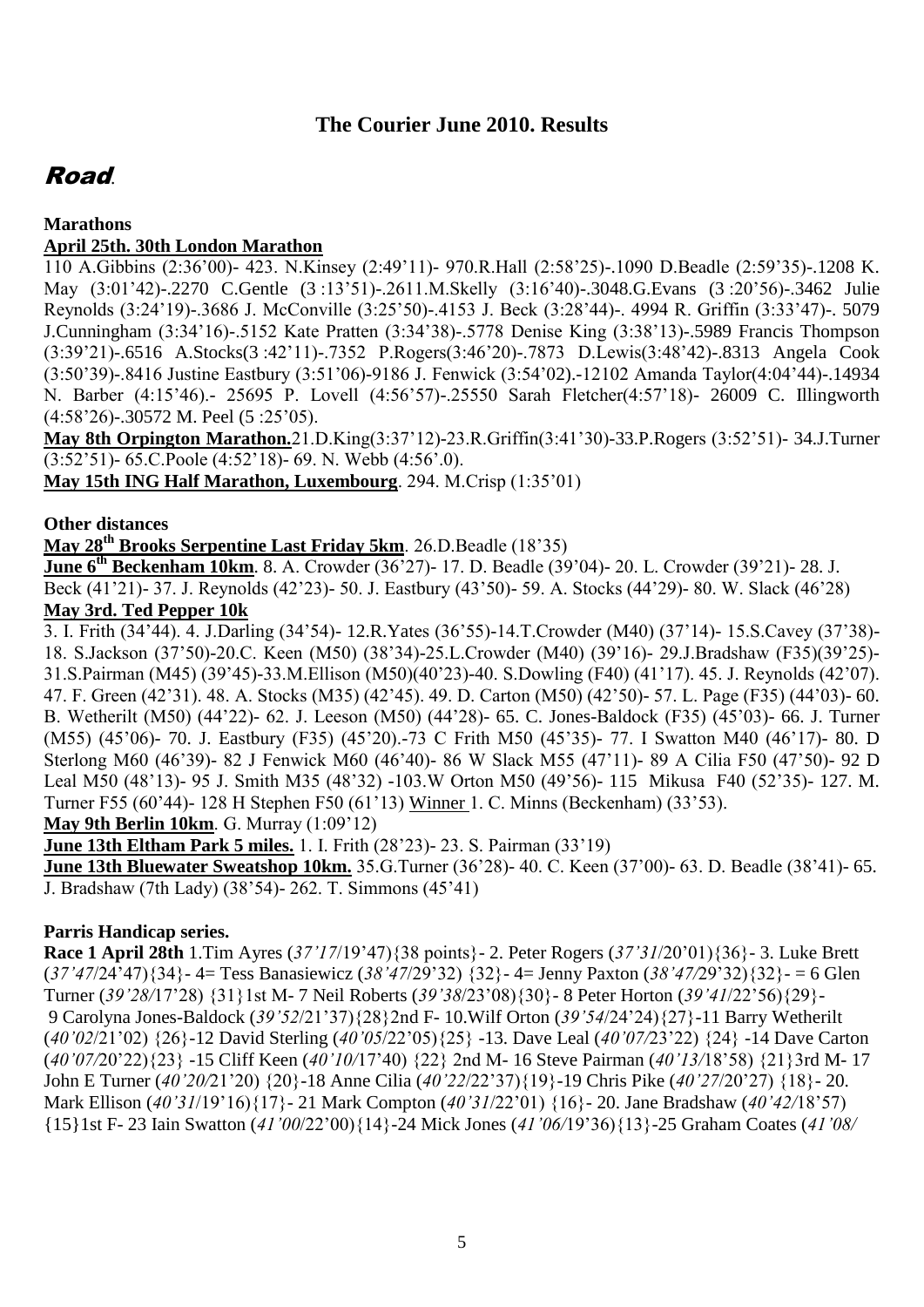19'53) {12}- 26 Paul Hills (*41"12*/22'42){11}- 27 Adrian Stocks (*41"13*/20'28){10}- 28 Tracey Ashenden (*41"13*/23'58){9}- 29 Andy Lawes (41'19/20'34){8}-30 Maz Turner (41'20/28'50) {7}-31 Dave Beadle (41'25/19'10){6}-32 Jessica Jones (*41"34*/22'04) {5}3rd F- 33 Andy Tucker (*41"43/*19'13) {4}-34 Melody Kane (*42"05*/22'20){3}- 35 Bernie Bater (*42"18*/22'33){2}-36 Neil Ives (*42"59*/26'29){1} **Race 2 May 19th** 1 Justine Eastbury (37'33/21'03) {38} 2nd F- 2 Clare Parkin (38'32/20'02){36}1st F- 3 Dave Leal (38'49/22'49){34}- 4 Martin Lundie (38'59/32'14){32}- 5 Colin McEntee (39'05/20'50){31}-6 Carolyna Jones-Baldock (39'14/21'29){30}-7 Catherine Brooks (39'18/23'48){29}-8 Luke Brett (39'24/23'39) {28}-9 John Turner (39'28/21'13){27}-10= Jenny Paxton (39'32/28'47){26}-10= Tess Banasiewicz (39'32/28'47) {26}- 12 Chris Pike (39'34/20'04) {24}-13 Graham Coates (39'34/19'19) {23}-14 Anne Cilia (39'34/22'19) {22}-15 Dave Carton (39'34/20'19) {21}-16 Glen Turner (*39"39*/16'54) {20}1st M -17 Adrian Stocks (*39"40*/19'40){19}-18 Andy Lawes (*39"42*/19'42){18}-19 Dave Beadle (*39"43*/18'13){17} 3rd M- 20 Tim Ayres (39'49/18'49){16}- 21 Cliff Keen (39'51/17'51){15} 2nd M- 22 Peter Rogers (39'53/19'38) {14}- 23 Jessica Jones (*39"58*/21'28){13}3rd F- 24 Maz Turner (*39"59*/28'29) {12}-25 Mark Compton (*40"01*/22'01) {11}-26 Iain Swatton (*40"18*/21'48) {10} -27 David Sterling (*40"27/*22'12) {9} -28 Peter Horton (*40"28*/22'58) {8}-29 Mick Jones (*40"33*/19'33) {7}-30 Bernie Bater (*40"42*/21'42) {6} -31 John Robinson (*40"44/*25'14) {5} -32 Paul Hills (*40"57*/23'12){4}-33 Jo Smith (*41"10*/22'40) {3}-34 Andy Tucker (*41"27*/19'57){2}-35 Melody Kane DNF{1}

**Race 3 June 16th** 1 Steve Pairman (*39"25/*18'55){36}- 2 Anne Cilia (*39"27*/22'12) {34}- 3 John Turner (*39"35*/ 21'20){32}- 4 Maz Turner (*39"37*/28'07) {30}- 5 Melody Kane (*39"40*/20'55) {29} 3rd F -6 Bernie Bater (*39"42*/20'42) {28}-7 Iain Swatton (*39"46*/21'16){27}-8 Luke Brett (*39"47*/23'32) {26}- 9 Adrian Stocks (*39"49*/19'49) {25}-10 Graham Coates (*39"52*/19'22) {24}-11 Justine Eastbury (*39"54/*20'54){23}2nd F-12 Glen Turner (39'55/16'55){22}1st M- 13 Cliff Keen (39'59/17'59) {21}2nd M-14 Andy Lawes (*40"04/*20'04) {20}-15 Pete Rogers (*40"04/*20'04) {19}-16 Jessica Jones (*40"07*/21'37) {18}- 17 Dave Carton (*40"08*/20'53) {17}-18 Clare Parkin (*40"09*/19'54) {16} 1st F -19 Andy Riches (*40"12*/21'12) {15}- 20 Nigel Haffenden (*40"16*/20'16) {14}- 21 Kate Pratten (*40"20*/21'35) {13}-22 Peter Horton (*40"20*/23'05){12}- 23 Neil Roberts (*40"22*/23'07) {11}-24 Dave Beadle (*40"22/*18'52){10}3rd M- 25 Mick Jones (*40"37*/19'37){9}- 26 Tim Ayres (*40"43/*19'43){8} -27 Neil Ives (40'49/25'34) {7}-28 John Robinson (40'49/25'49){6}-29 Jenny Paxton (40'56/28'26) {5}-30 Emma Graham (*41"01*/25'46) {4}-31 Andy Tucker (*41"32*/20'02){3}-32= Jo Hone (*44"49/*28'19){2}-32= Amanda Hone (*44"49*/28'19){2}

#### Leading positions in Handicap after 3 events.

1. L.Brett (92 points)- 2. J.Turner (79)- 3. G.Turner (73)- 4. P.Rogers (69)- 5. J.Paxton (63)- 6. T.Ayres (62)- 7. J.Eastbury (61).

#### **Walking events**

**May 23rd. British Masters Track 10k Championships. Oxford** 4. S. Lightman (SyWC) (M65) (1:2'30.67)- 6. P.Hannell (Sy WC) (M65) (1 hr.3'16.40)

**May 8/9th. Surrey & Sussex Walking Championships** 3km 4.P. Hannell (Sy WC) (17' 32.7).

**May 8/9th. Middlesex Walking Championships** 3km 3. S.Lightman (Sy WC) 16' 28).

**May 11th. Veterans AC 5 Mile Summer Series. Battersea** 3. S. Lightman (Sy WC) (44'.03)- 7. P.Hannell (Sy WC) (49'24)- 14. D.Hoben (Sy WC)(58'19).

**May 22nd. Enfield One Hour Walks. Lee Valley** 22. D. Hobden (Sy WC) (8,403m).

**June 29th Tonbridge 3km** 6. M.Harran (Sy WC) (17'15)- 7. P.Hannell (Sy WC) (17'32.1)- 9. P.Crane (SyWC) (18' 20)- 14. D.Hoben (Sy WC) (20'14).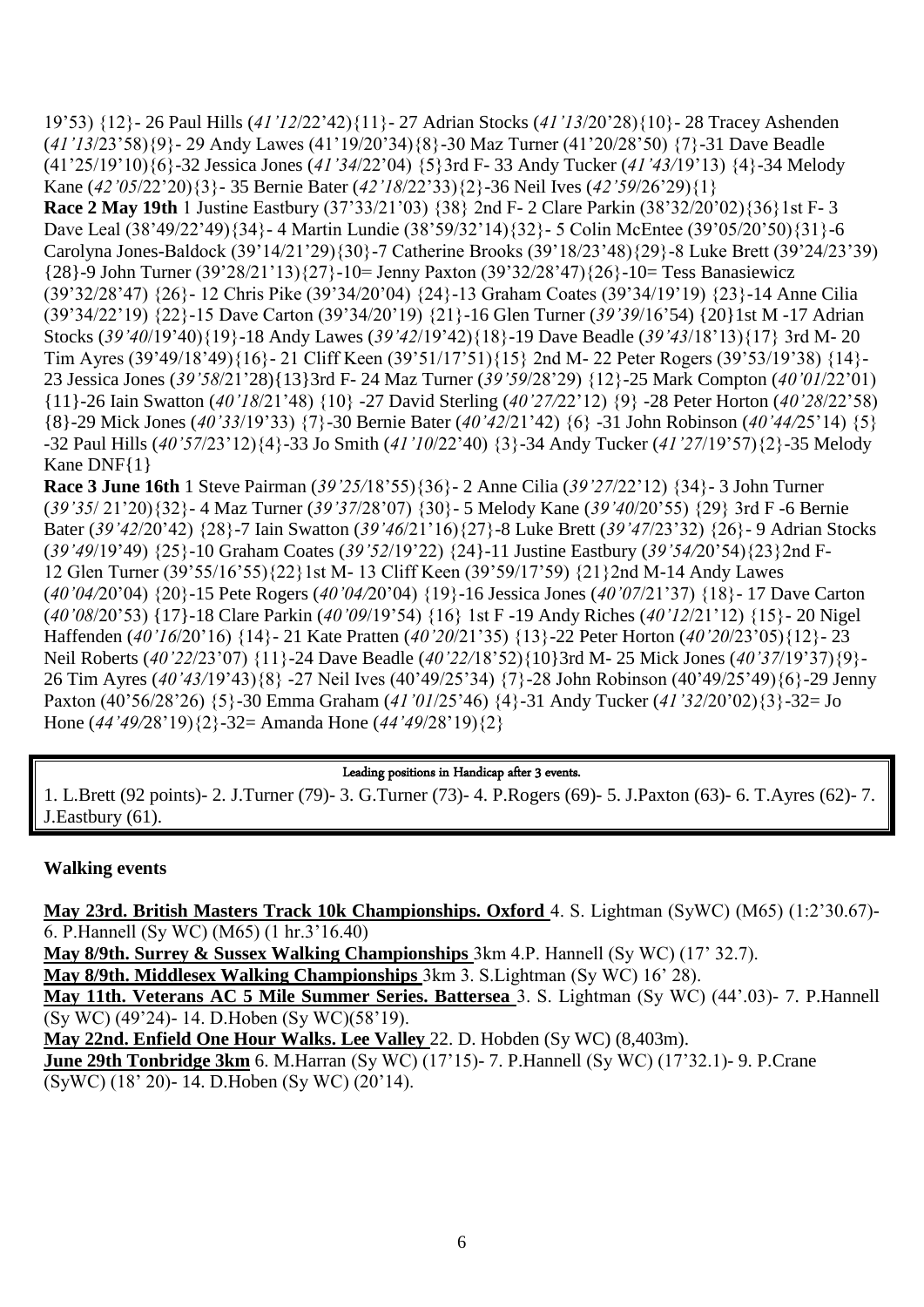# Track & Field

#### **April 4th. Kent Young Athletes League, Canterbury.**

*U13 Boys*. 80m A.1.J.Dalson (10.4)-B.1 J.Eversley (11.9); 200m A.1.J.Dalson (28.0) -B.1.J.Eversley (31.3); 800m A.4.D.Eversley (2'51.6) ;1500m A.4.M.Bargeran(6'12.6); Ljump A.2.D.Eversley(3.81m)- B.1 J.Eversley (3.64m) ; Shot A.3.M.Bargeran (4.94m) ; 4x100m 1.J. Dalson, J.Eversley, D.Eversley,M.Bargeran(60.4).*U15 Boys*. 200mA.5.J.Pairman (29.8) ;1500mA.3.W.Fuller(5'10.8) ;3000mA.2.J. Selway (12'12.9) ;80m Hurdles A. 4. T.Desborough (19.4) ; HjumpA.5.J.Pairman (1.35m) ;Ljump A.4.J.Pairman (4.04m) -B.J.Selway (3.56m) ; Shot A.1. D.Hollett (11.83m)-B.4.J.Selway (4.38m); Discus A.1.D.Hollett (29.70m).*U13 Girls*. 75mA.2.J.Ray (10.9)-B.3.A.Andrews ;150mA.J.Ray(21.4) -B.3.A.Andrews(25.4);600mA.2.N.Hubbard(2'00.2),B.1.E.Ibidunni (2'02.5) ;1000m A.2.C.Rhule (3'23.4) ; B.2.S.Riskey (3'50.1) ;70m Hurdles A. 2.N. Hubbard (15.2)- B.1.S.Riskey(15.6). ;HjumpA.1.S.Jones(1.20m)-B.2.S.Riskey(1.05m) ;LjumpA.3.N.Hubbard(3.23m) -

B.3.A.Duffass (3.16m);Shot A.3.B.Hollett (6.84m)- B.3.C.Rhule (4.32m) ;Discus A.3.B.Hollett (13.30m)- JavelinA. 4.C.Rhule(7.73m); 4x100m 3. (J.Ray, A.Duffass,C.Rhule,A.Andrews).*U15 Girls* 100m A.1.D.Asher-Smith (12.6)- B.2 .V.Olatunji (13.8) ;200m A.1.D.Asher-Smith (25.2)- B.1.O.Ogbeta; 300m A.3.E.Waugh (47.9)-B. 3. S.Woolhouse (47.1) ;800m A.2. J.Galley (2'37.3)-B.2.A.Myers (2'48.9) ;1500m A.3. S. Leighton (5'39.2)-B.2.S.Woolhouse (6'14.4) ;75m Hurdles A.2.A.Hurlock (14.4)-B.1.A.Bryan-Isaacs (14.6) ;1200m Walk A.4.A.Wheelwright (8'35.7)-B.2.E.Waugh (8'50.3) ;HjumpA.1. S.Clarke (1.48m)- B.1.A.Wheelwright (1.40m) ;LjumpA.1.S.Cordell (4.41m)-B.1.A.Bryan-Isaacs (4.31m) ;ShotA.2.J.Falana(8.95m) - B.1.E.Lawrence (8.76m) ;DiscusA.2.E.Lawrence(22.62m,B1.J.Falana(18.63m) ;JavelinA.3.AHurlock(19.62m)-B.1.E.Lawrence (19.58m); 4x100m1st.place (V. Olantunji, O. Ogbeta, D. Asher-Smith, A. Hurlock)

#### **May 1st. Southern Men's League, Battersea Park**

100m A.3.J.Olasan (11.4) - B.1.A.Jolaoso (11.4) ;200m A.3.R.Pocklington (22.6) - B. K. Daly (23.0) ; 400m A. 1. D. Putnam (50.0)- B. 3. S.Cavey (55.4). 800m A. P. Seseman (1'59.1)- B. 2. D. Ryan (2'02.7) ; 1500m A. 1. B. Harding (4 '07.7)- B. 1.D.McKinlay (4 '12.1) ; 5000m A.3.J.Thorpe (16 '11.0) - B. 2. J. Thorpe (16 '34.3) ; 110mH A.1.S.Lloyd (16.2) - B.2.M.Champion (21.7) ; 400mH A.1.S.Lloyd (60.7) - B.2.M.Champion (71.00); LjumpA.1.J.Olasan (7.02m) -B.1.M.Champion (5.28m) ; Hjump A.2.H.Rodgers (1.70m) - B. 4.M.Champion (1.00m) ;TjumpA.4.M.Champion(10.64m) -B.4.P.Seseman(8.92m) ;PVaultA.1.A.Williams(3.50m) -

B.2.M.Champion (1.20m) ;Hammer A.1.R.Alamen (45.95) - B.4.M.Champion (6.12m) ; Shot A.2.E.Zorro (10.05m)-B.1.R.Alamen (9.91m);DiscusA.5.D.Ryan (17.29m)- B. 5.M.Hill (13.48m) ; Javelin A. 4.D.Mckinlay (19.62m) -B.3.M.Champion (18.83m) ; 4x100m Relay 2nd (45.3) ; 4x 400m Relay 2nd (3'37.8).

**May 1st. Stanford, USA.**10000m Michael Skinner (28:58.43).

**May 1st. Pullman, Washinton USA.** 200m 1. James Alaka *Washington* (20.87).

**May 8th. Spring Track Classic, Altamonte Springs, USA.**100m 2. Dwayne Grant (10.67). 200m 2. Dwayne Grant (21.43).

#### **May 8/9th. Kent Championships. Ashford**

100m *Men* 3.D.Haque(10.97); 4.J.Alexander(11.11); 5.E.Harrison (11.16) ;1500m Men 4. A. Bruce-Littlewood (3 :59.89). 110m Hurdles 3. S.Lloyd (16.97). PV1.S.Huggins (4.90m). *U20 Men* 200m 1.D.Putnam (21.86)- 3. K. Daly (22.99)- 5.S.Sultan (23.69).U20 800m 3.S.Cavey (2'04.82). *U17* 800m 4.R.Fakola (11.73). U17 400m 2. J. Pettett (51.84).*U15 Boys* Shot 2. D.Hollett (11.82m) ;Discus 3. N.Chowdhury (31.92m- 4. D. Hollett (31.48m).*Senior Women* 800m 1.E.Murtey (2 :11.64) ;Tjump1.H.Nouch (10.79);Hammer1.S. Brown (45.04m) ; Javelin 2.C.Lawrence (41.14m). *U20 Women* 100m 1.F.Foster (12.51); 400m1.F.Foster (56.09)-2.K.Cosby (57.32) ;1500m4.D.Critchley(5 :18.24).*U17Women*100m 1.R.Dickens(12.39)-3.G.Middleton(12.67)-

4.A.Lalemi-Jacobs (12.70)- 6.C.Colgate (13.36) ;1500m 6.A.Reed (5'10.87) ;80m Hurdles 2. R. Jones (12.04)- 8.R.Giannini(15.00).Hjump1.C.Lyston(1.50m) ;Tjump1.L.Stevens(10.55m) ;Discus1.E.Duffy-Penny (30.18m)- 4.E.Dumper (25.50m).*U15 Girls* 200m 1.D.Asher-Smith (25.00) ; 6. H. Fletcher (28.30). 1500m 7.S.Leighton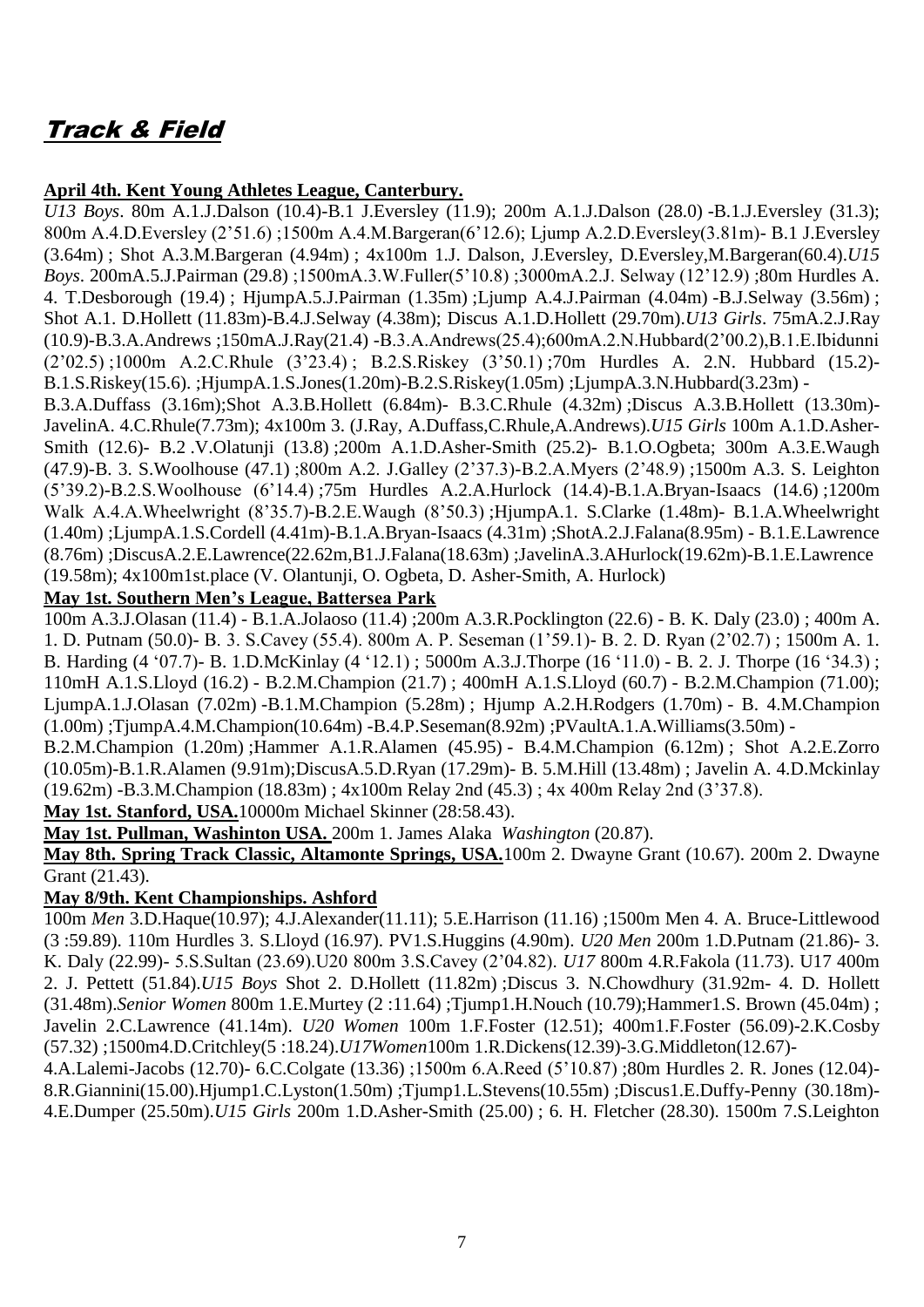(5'24.50)-8.L.Sidey (5'29.33) ;75m Hurdles 3.A.Hurlock(12.94) ; Ljump3.S.Cordell (4.37m)- 9.A.Hurlock (3.82m) ; Discus 2.Y.Sofolarin (30.14m) ; Hammer 3. S.Cordell (21.15m).

## **May 22nd. Southern Women's League, Milton Keynes**

100mA.1.H.Biddess(13.63)-B.3.S.Rowbotham(15.70) ;200mA.2.R.Syrocki(27.54)-B.1.H.Biddess(27.19); 400m A.1.R.Syrocki (58.84)-B. 2. M.Miller (64.75) ;1500m A.3.J.Bradshaw (5'17.44) ;3000m A.2.J. Bradshaw (10'58.51) ;Hjump A.4.L.Blackie(1.35m)-B.3.H. Nouch(1.35m) ; Ljump A.1.L.Blackie(5.43m)- B.1.H.Nouch (5.08m) ;TJump A.1.L.Blackie (11.67m)-B.1.H. Nouch(10.68m) ;Shot A.1.S.Brown (14.02m)- B.3.C.Wickham (7.99m) ;DiscusA.2.S.Brown(44.24m)-B.3.C.Wickham(21.38) ;HammerA.3.S.Brown(41.08m)-B.3.C.Wickham (24.63m) ;JavelinA.1.C.Lawrence(39.84m)B.2.C.Wickham(20.43m) ;4x100m1.Blackheath&Bromley ;4x400m 1. Blackheath & Bromley.100m Helen Godsell (14.65).

#### **May 23rd. Southern Mens League, Premier Division. Walton**

*Men* 100m A. 6. K.Daly (11.40) - B. 1.A.Campbell (11.27); 200m A.7. K.Daly (23.10) - B. 6.J.Pettit (U17)(23.47); 400m A.3.A.Campbell (49.67)- B.5.B.Parkin (54.35); 800m A. 6. S.Cavey (2'04.22)- B.3. R.Yates (U17) (2'06.72); 1500m A.7. R.Yates (U17) (4'32.43)- B. 5. J.Halls (4'37.13); 3000m A. 6.T. Greenhill (U17) (10'27.15) - B. 3. S. Jackson (U17) (10'36.38) ; 400m Hurdles A. 3. B. Parkin (57.95) - B. 6. M. Longhurst (68.11); 2000m S/Chase A.7. S.Jackson (U17) (8'00.21) - B.5. T.Greenhill (U17) (8'24.63); Discus A. 5. S.Brown (31.73m) - B. 6. M.Longhurst (24.28m); Hammer A. 2. J.Haylock (52.97m); Hjump A. 3. H. Rogers (1.85m) - B. 4.M. Longhurst (1.60m); Javelin A.3. S.Brown (43.37m) - B. 3. J.Pettit (U17) (32.10m) ; Ljump A. 1. J. Olosah (7.35m) - B. 3. K. Bangato (5.98m) ; PV A. 3. S.Brown (4.10m)- B. 1. M. Longhurst (3.95m) ; Shot A. 5. E. Zorro (11.40m) - B. 2. S.Brown (10.94m); Tjump A.5. K.Bangato (13.45m) - B. 3. T. Powell (10.86m) ; 4x100m 3. A. Campbell, E. Zorro, K. Daly, A.Daley (U17) (43.52) ; 4x400m 5. A. Campbell, H. Smith, B. Parkin, R, Fakayo (3 '36.09).

*Women* 100m A.3.A.Lalemi-Jacobs (U17) (12.56) - B.4.G.Sheppard (12.88); 200m A.4.G.Middleton (U17) (26.9)- B.5.C.Colegate (U17) (27.62); 400m A.2. KGalley (57.90) - B.4.J.Moore (U17) (67.17); 800m A.5.A. De Matos (2'22.10) - B.4. J.Jones (U17) (2'24.68); 1500m A. 6.D.Critchley (5 :12.81) - B. 4. J.Jones (U17) (5'17.75); 3000m A.6. M.Fewster (11'54.90) - B.3.M.Kane (12'20.28) ;100mH A. 3. N.Roberts (16.16) - B. 4. R. Smith (20.72); 400mH A.4.C.Crouser (67.87) - B.5.R.Robinson (U17) (70.83);1500m S/Chase A.3.R. Smith (6'03.79);DiscusA. 1.S.Milner(40.83m) -B.1.E.Duffy-Penny(U17) (31.62m); Hammer A.6.S.Milner (28.08m) - B.3. G.Cousins (U17) (24.85m) ; Hjump A. 4.C.Lyston (U17) (1.50m) - B.4.C.Crouser (1.40m); Javelin A.5.E.Edwards (U17) (27.51m) - B.3. E.Duffy-Penny (U17) (25.38m); Ljump A.1.L.Stevens (U17) (5.26m) - B. 1.J.Moore (U17) (4.78m) ; PVault A.2.C.Moore (3.20m) ; Shot A. 2. S.Milner (10.12m)- B.1.E. Duffy-Penny (U17) (9.24m); Tjump A. 4. L.Stevens (U17) (10.73m) - B.2.J.Moore (U17) (9.51m); 4x100m {1.G.Middleton (U17), A.Lalemi-Jacobs (U17), C. Colegate (U17), G. Sheppard (49.01)};4x400m3. {K.Galley, A.De Matos, J.Jones (U17), C.Crouser (4 '6.97)}.

#### **May 23rd. Loughborough International**

100m Tremayne Gilling (10.34). 400m Hurdles Ed. Harrison (53.27). 3000m 8. M. Skinner (8'11.38) ; 17. J. Poole (8'32.65). Hammer 1.S.Hitchin (2<sup>nd</sup> claim) (65.93m); A. Jordan (60.18m). Ljump 5.L.Ugen (5.89m). 400m D. Putnam (guest) (49.14). 200m F. Foster (guest) (25.09).

**May 26th BMC Regional Races, Eltham.** 100m (race 4) 2. S. Williams u13 (13.73)- 3. J. Elliott u13 (14.13)- 6. S.Rowbotham v40 (15.39); 400m (race 1) 1.L.Smallwood (48.93)- 3. F.Olowade (50.24)- (race 2) 2. L.John u17.(1'00.2) ; 800m (race 5) 5. E. Nolan (2'26.74)

#### **May 30/31st CAU Inter Counties Champs, Bedford.**

Men. 400m ?B. Barikor (49.59) ;5000m 2. A. Bruce-Littlewood (14'55.24) ; Pvault 5. S. Huggins (4.90m) ; Hammer 8. A. Jordon (58.67m) Women. 200m (heat 2) 6. A. Godsell (24.74) ; 400m (heat 2) 3. F. Foster (55.90)- (heat 5) 5. R. Syrioki (59.79); 800m 5. E. Murty (2'13.45) ;1500m 6. B. Proctor (4'38.64) ; 3000m s/chase 5. S. Henry (12'02.77) ; Discus 4. S. Brown (43.39m) ; Pvault 3. E. Hughes (3.60m)- 7. R. Arnheim (3.40m) ; Shot 3. S. Brown (14.13m)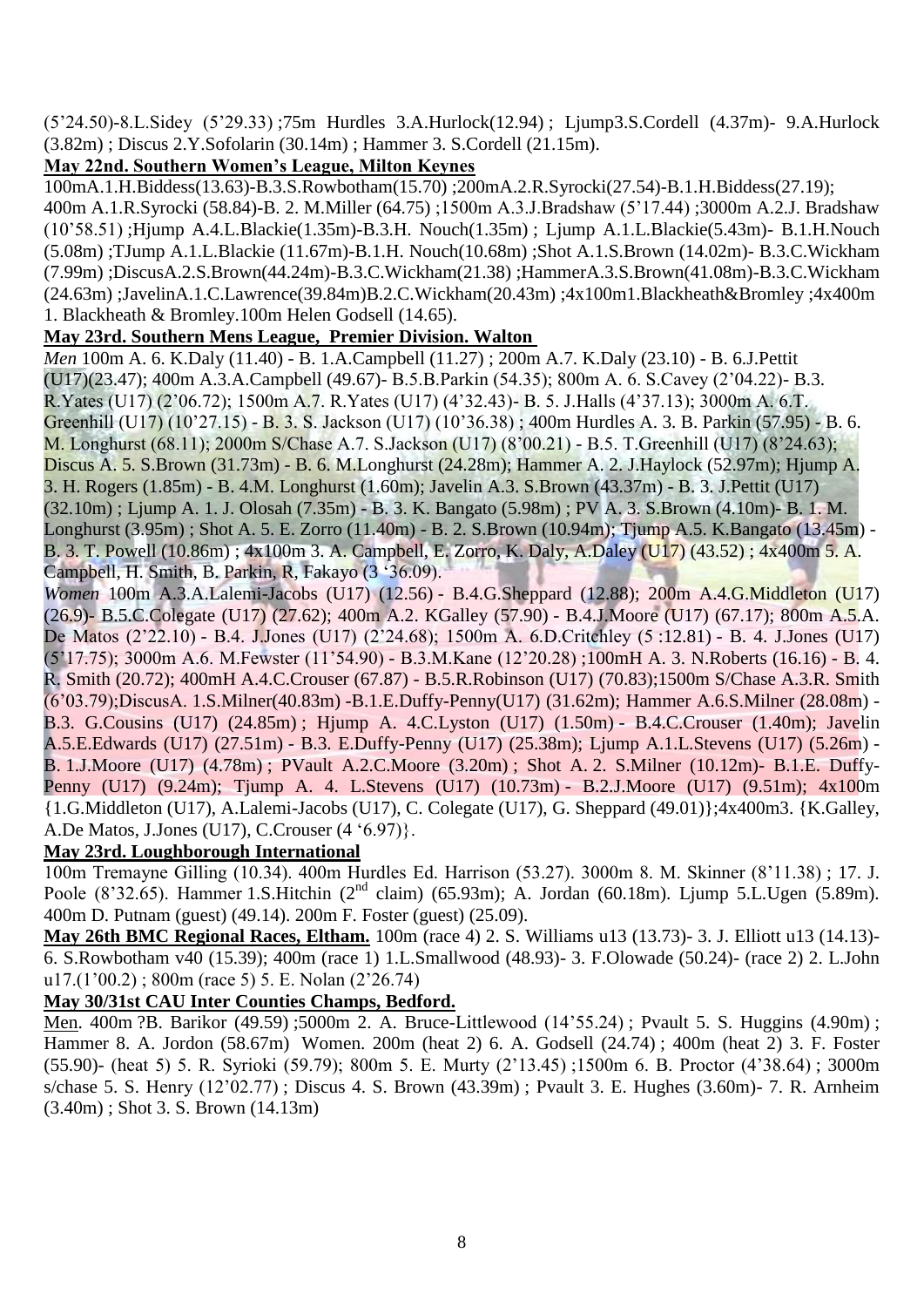#### **May 31st. Kent Young Athletes League. Erith Stadium**

*U13 Girls.* 75m A.5. H.Lloyd (11.6)- B.2.G. Cain (11.2) ;150m A. 5. R. Courtney (22.6)-B. A. Andrews (24.1) ; 600m A. 3. E. Ibidunni (1 :59.5)-B. R. Blunn (2 :07.6); 1000m A.3.S.Riskey (3'32.9)- B. 1.I.Vowles (3'35.7) ;70m Hurdles A. 2.R.Courtney (14.3)-B. 2. S. Riskey (14.7) ;1200m Walk 3. S. Riskey (8'.21.2) ; Hjump A. 1. T. Orelasa (1.28m)-B.1.S.Jones (1.28m); Ljump A.1.M.Bruney (4.41m)-B. 1. A. Duffass (3.20m); ShotA.2.B.Hollett(7.30m),B.1.R.Courtney(5.47m) ;DiscusA. 1.M.Bruney(16.79m)B.1.B.Hollett(15.40m) ;

Javelin A. 4. B. Hollett (10.35m) ;4x100m 3. T. Orelasa, G. Cain, H. Lloyd, A. Duffass (60.1).*U15 Girls*. 100mA1.S.Hylton (12.9)-B.1.A.Hurlock (13.4) ;200m A. 2. C. Hylton (27.3)-B.1.A.Bryan-Isaacs (28.2) ; 300m A.1.H.Fletcher (44.4)-B.1. E.Waugh (46.9) ;800m A.4.L.Sidey (2 '40.4)-B.1. A. Myers (2 '46.7) ;1500m A.3.S.Leighton (5 :29.1)-B. 3. I. Jackson (5 '43.0) ;75m Hurdles A. 2. O.Ogbeta (13.7)-B.1.S.Hylton (13.0) ; Hjump A.1.S. Clarke (1.50m)-B.1. A.Wheelwright (1.45m) ;Ljump A.2.S.Cordell (4.58m)-B.1.E.Syron-Russell (4.35m) ;Shot A. 4.A.Bryan-Isaacs (6.58m)-B.4.S.Cordell (5.76) ;Discus A.5.S.Cordell (13.13m)-B.4.C. Hylton (9.05m) ;Javelin A.1.A. Hurlock (19.66m)-B.2.O.Ogbeta (9.34m);.4x100m 1st(C.Hylton,V.Olatunji, O.Ogbetak S. Hylton (52.2)).

#### **May 30th South of England U15/17 Champs, Ashford**

Womens U17.100m (heat 2) 4.G.Middleton (12.71)- 7. C. Colegate (13.22)- F. 4. G. Middleton (12.63) ; 200m (heat 1) 3. G. Middleton (27.06)- (heat 2) 4. A. Lalemi-Jacobs (26.71)- (heat 3) 5.C.Colegate (27.45)- Final 6 A. Lalemi-Jacobs (26.66) ; 300m (heat 2) 1. R. Dickens (40.29)- Final 1.R.Dickens (39.31); 1500m 12. A. Reed (5'16.84) ; 300mH (heat 1) 2.R.Jones (46.31)- (heat 2) 8. R.Giannini (54.97)- Final R. Jones (*dns)* ; Pvault 4.A.Huggins (2.80m) ; Ljump 7.L.Stevens (5.18m)-12. F.Reed (4.66m)- 16. J.Moore (4.62m) ; Tjump 5.F.Reed (10.22m) ;Discus 4.E.Penny-Duffy (32.63m).Mens U17. 400m A string (heat 1) 5.J.Oyedele (53.40) – (heat 2) 3.J.Pettet (51.74)- B string 3. J.Pettet (50.89) ; 800m A (heat 2) 7.R.Yates (2'07.33) ; 1500m 12. G. Proctor (4'27.32).U15 girls 100m A.(heat 1) 1.D.Asher-Smith (12.53)- Final 1.D.Asher-Smith (12.41); 200m (heat 2) 1.D.Asher-Smith(25.39)-Final1.D.Asher-Smith(24.92) ;800m5.H.Fletcher(2'32.18);1500m6.S.Salih (4'54.65) ; Hjump 6.S.Clarke (1.50m) ;discus 4.V.Sofalarin (29.92m) U15 boys. Shot 3.D.Hollett (12.01m) ; Discus 11.D.Hollett (24.05m)

**June 1st Tonbridge Open, Avril Browning Memorial Series.** 400m (mixed/race 2). 3. M. Southwart

(1'02.34) ; 800m (race 5) 2. L. Smallwood (1'56.25) ; 3000m 4.G. Bishop (10'00.7)

**June 2nd Watford Open.** 1500m (race 16) 4. P.Sessemann (3'54.05)

**June 5th European Cup 10,000m, Marseilles.** 13. M.Skinner (29'44.75)

#### **June 5th. BAL National 1st Division. Senior Men. Cardiff**

100m A.3.F.Sobodu (10.84)-B. 5. D. Haque (11.03)-100m (Non scoring) (Heat 1).1. F. Owalade (10.96) ; 200m A.7. D.Haque (22.36) ;B.3.F.Owolade (22.05) ; 400m A.4.D.Putnam (48.24)- B.1.B.Barikor (48.59) ;800m A.7.R.Bentley (1'57.44)- B.4.P.Seseman(1'55.43) ;1500mA.3.R.Bentley (3'50.81) ;4x100m3rd place.(43.00) ; 4x400m 4.(3'14.71); Hjump A. 3.L Ely (1.95m)- B. 5. A. Pope (1.70m) ; PVault A.1.S. Huggins (4.90m)- B. 1. N. Quiney (4.60m) ; Ljump A.1. J.Olasan (7.06m)- B.5.D.Willis (5.74m) ; Tjump A.7. D.Willis (12.11m)- B. 6. D. Haque (11.85m) ; Shot A.8.A.Pope (9.79m)- B.8.R.Al-Ameem (9.46m) ; Discus A.7.A.Pope (38.84m)- B. 7.R.Al-Ameem (24.07) ; Hammer A.3.A.Jordan (59.81m)- B.5.R.Al-Ameem (41.89m) ; JavelinA.6.A.Pope (46.85)- B.8. D.Willis (28.50m).

## **June 5th Southern Men's league Division, Div 2, Twickenham.**

A string. 100m 2. K. Daly (11.2); 200m 2. N. Francis (23.6); 400m 1. A. Campbell (52.2); 800m 1. D. McKinley (2'01.1); 1500m 4. W. Foster (4'33.2); 5000m 4. D. Griffin (18'57.2); 400mH 1. B.Parkins (56.2); 3000m S/chase 4. T.Ayres (12'33.8); Hjump 4. C. Daniel (1.00m); Pvault 1. A. Hardy (2.80m); Ljump 4. C. Daniel 4.85m); Tjump 5. T. Ayres (9.89m); Shot 4. E.Zorro (10.40m); Discus 5. E. Zorro (18.90m); Hammer 5. T. Ayres (16.47m); Javelin 4. C. Daniel (11.67); 4x100m 1st BBHAC (45.5); 4x400m 1st BBHAC (3'35.1) B string. 100m 2. A. Jalaoso (11.3); 400m 1. A. Blair (52.4); 800m 3. R. Yates (2'08.1); 1500m 4. S.Jackson (4'42.1); 400mH 1. J.Clarke (63.6); 3000m S/chase 4. C Daniel (14'18.2); Hjump 4. T. Ayres (1.00m); Ljump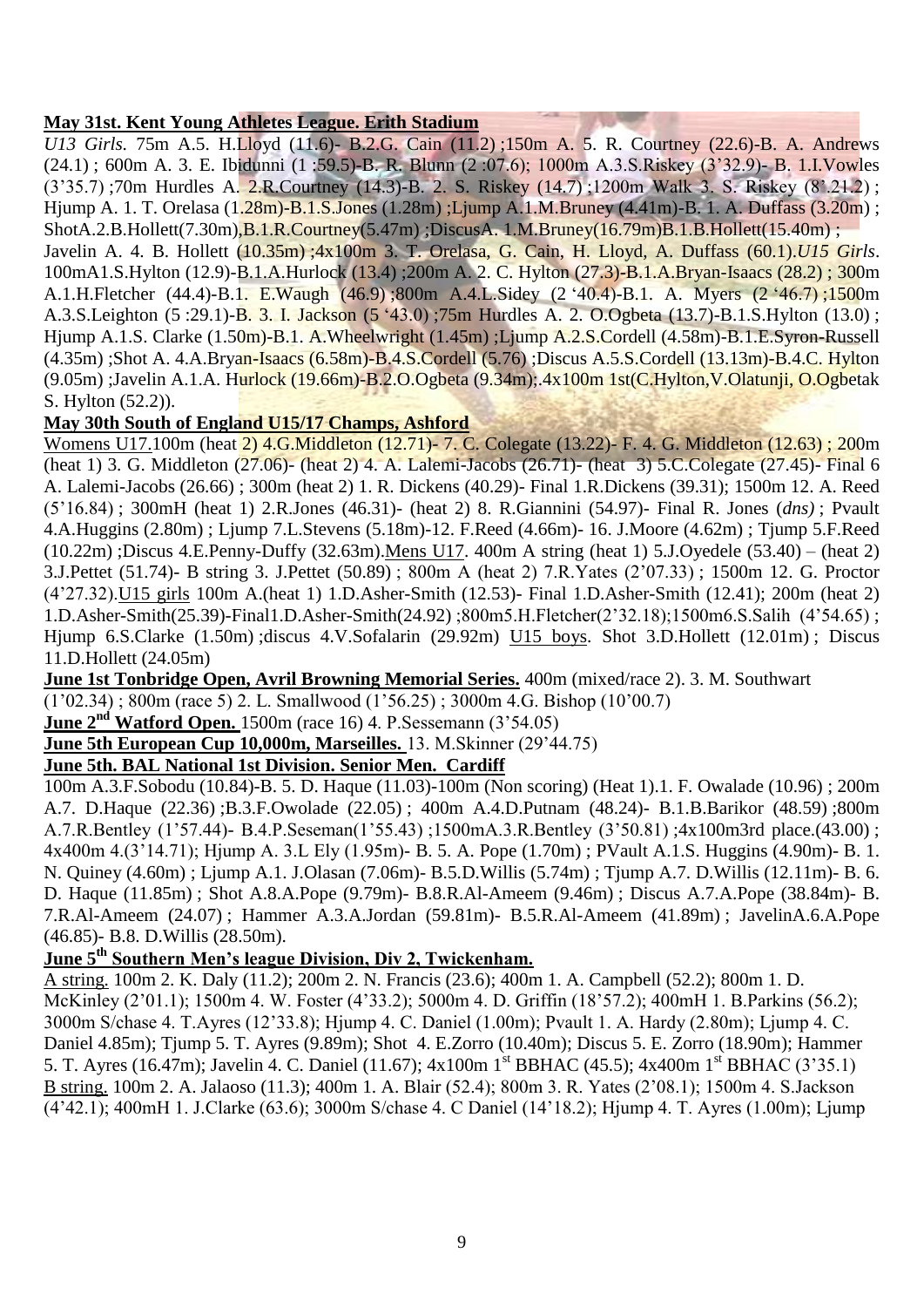3. T. Ayres 4.74m); Tjump 4. C. Daniel (9.74m); Shot 5. D.Griffin (5.49m); Discus 5. D. Griffin (15.63m); Hammer 4. C. Daniel (11.67m); Javelin 4. T. Ayres (28.45)

#### **June 5th UK Women's League Division 1. Alexander Stadium, Birmingham**

100m A. 4. A. Shand-Whittingham (12.07)- 7. G. Sheppard (12.91) ; 200m A.6.V.Namwanga (26.23)-B. Serita Solomon 25.23) ; 800m A. 8. M.Fewster (2'33.66)- B. 7. J. Bradshaw (2'37.61) ; 1500m A. 2. E. Murty (4'31.04)- B.5.S.Henry(4'57.92) ;3000mA.7.J.Bradshaw (11'00.65)-B.6.M.Fewster(11'48.02) ;100m Hurdles A. 1. S. Solomon (14.10)- B.7.R. Smith (20.76) ;400m Hurdles A. 4. K. Cosby (60.94)- B.7. M.Kane (85.72) ; 2000m S/ChaseA.4.R.Smith(8'27.79)-B.2.M.Kane(8'53.94) ;DiscusA.3.S.Brown(47.56m)- B.3.S.Milner (42.51m) ;Hammer A.7.S.Brown (41.86m)B.7.E.Hughes(24.43m) ;HjumpA.7.R.Arnhein(1.45m); Javelin A 8. F. Athawes (28.37)- B. 8. C. Wickham (19.72m) ; Ljump A. 8. L.Blackie (5.10m) ; B. 8. I.Ivy

(4.50m) ; Pvault A| 5. E.Hughes (3.60m)- B. 2. R.Arnheim (3.40m) ; Shot A. S.Brown (13.37m)- B.3. S.Milner  $(10.57m)$ ; Tjump A. 6. L. Blackie (11.32m)- 5. B. Ivy (9.62m);  $4x100m$  2<sup>nd</sup> (47.1);  $4x400m$  8th (4'10.90)

## **June 6th SCVAC Track and Field Champs, Ashford.**

100m. M50.2.C.Leon(13.39)- M55.3.T.Phillips(13.12) ; 200m M50.2.C.Leon(27.35)-W45 1.M.Miller (30.28) ; 400m M50 1.C.Leon (1'02.28) ; 800m M55.1.K.Daniel (2'24.60) ; 3000m walk M65 1. P. Hannell (17'46.53) ; Ljump M50 3.C.Leon (5.16m) ; Javelin M50 1.S.Langdon (49.09m)- M70 1.C.Brand (34.22m) ; Discus M70 1. C. Brand (30.26m) ; Shot M701.C.Brand (10.25m) ; Hjump M50 2.C.Leon (1.55m) ; Pvault M55 1.A.Williams (3.55m) ; Tjump M50 2.C. Leon (10.29m)

**June 7th Athletica Geneve EAP.** 100m D.Grant (10.63) ; 200m D.Grant (21.65)

**June 12th. Kent School Games, Ashford.** (*all athletes appeared for Bromley*)

Inter Girls 80mH 1.Rhiannon Jones (12.00); 300mH.3.Rhiannon Jones (46.63) ;100m (heat 1)2.Ayoni Williams (13.34)-5.Rhianna Amoah-Williams (13.82)-(heat 2)1.Amara Lalemi-Jacobs(12.63);200m 2.Charlotte Colegate (26.70)- F.2.Charlotte Colegate (26.29); 800m 4. Jessica Jones (2'23.13) ;1500m 7. Hope Stenning (5'23.39) ; 3000m 1.Amber Reed (11'43.94) ; Discus 2.Eleanor Dumper (28.24m) ; Tjump 1.Laura Stevens (11.12m) ; Shot 4. Eleanor Dumper (8.28m) ; Ljump 4.Jessica Moore (4.54) Junior Girls 100m (heat 2) 1. Dina Asher-Smith (12.33)- (heat 3) 2.Aine Hurlock (13.60) ;100m 1.Dina Asher-Smith (12.21); 200m (heat 1) 1. Dina Asher-Smith (25.51)-4.Oshuwa Ogbeta (28.18)-F.1.Dina Asher-Smith (24.73)- 6.Oshuwa Ogbeta (28.71); 800m 2. Holly Fletcher (2'25.89)-7. Janae Galley (2'36.33);1500m 2. Kate Curran (4'58.34)- 6. Sam Leighton (5'21.44)- 7.Lucy Sidey (5'23.24);75mH (heat 1) 4. Aine Hurlock (12.48) ; Ljump 6. Shannon Cordell (4.45m); Hjump 2. Shannon Clarke (1.53m)- 4. Alex Wheelwright (1.53m) Inter Boys 100m (heat 1) 3. Rueben Fakoya (11.65); 200m (heat 3) 2. Reuben Fakoya (23.51)- F.7.Rueben Fakoya (23.62); 400m (heat 1) 1.Jon Pettet (51.47) – F. 1. Jon Pettet (51.29); 1500m 5. G. Proctor (4'22.54)

**June 12th Watford Grand Prix, BMC.800m** (race G) 5.B. Harding (1'54.0) - (race I) 6. R. Bentley (1'58.31) ; 1500m (race C) 5.M.Skinner (3'47.4)- women (race B) 15.B.Proctor (4'37.84). **Brusse sami** 新型  $\mathbf{u}$ まま 市立日

 $1.37.17$ 

加重量 上海

**June 12th Asics Gouden Spike, Leiden.** Pvault 4. S. Huggins (5.10m)

#### **June 12/13 SEAA U20/Senior Champs, Crystal Palace.**

Sen Men. 100m. (heat 1) 1.T.Gilling (10.50)- 3. F. Olowade (10.80)- (heat 2) 6. D. Bovell (11.01)- (heat 3) 6. J. Alexander (11.14)- (SF1) 1.T.Gilling (10.37)- (SF3) 5. F. Olowade (10.64)- (F) 1.T.Gilling (10.44); 200m (heat 4) 3. J.Alexander (22.47)- (heat 5) 5. D. Bovell (22.96)- (heat 6) 4. D. Haque (22.86)- (SF3) 4. J. Alexander (22.06) ; 400m (heat 1) 4. A. Wilson (49.13)- 6. A. Blair (52.50)- (heat 3) 2. B. Barikor (49.19)- (SF1) 2. B. Barikor (48.39)- (SF2) 3. A. Wilson (48.28)- (F) 3. B. Barikor (48.34)- 4. A. Wilson (48.65) ; 400mH (heat 2) 2. E. Harrison (54.15)- 7. R. Holt (1'02.15)- (F) 6. E. Harrison (54.33) ; Hjump 3. L. Ely (1.95m) ; Pvault 8. N. Moore (3.80m) ; Hammer 4. A. Jordon (57.18m). Sen Women. 100m (heat 2) 4. S. Solomon (12.18)- (heat 3) 2. A. Godsell (11.85)- (F) 7. A. Godsell (12.07) ;200m (heat 1) 1. A. Godsell (24.95)- (F) 3. A. Godsell (24.95) ; 400m 5. V. Nakangu (58.83); 800m 2. E. Murty (2'12.89); 1500m 3. E. Murty (4'30.53); 100mH (heat 1) 1. S. Solomon (13.96)- (F) 1. S. Solomon (13.97) ; 2000m s/chase 3. S. Henry (7'14.84) ; Pvault 2. E. Hughes (3.60m)- R. Arnheim (npr) ; Tjump L Blackie (npr) ; Shot 2. S. Brown (14.29m) ; Discus 1. S. Brown (47.08m) ; Javelin 9. S. McGuire (35.95m).U20 Men. 100m (heat 1) 4. K. Daly (11.32)- (heat 2) 7. E. Zorro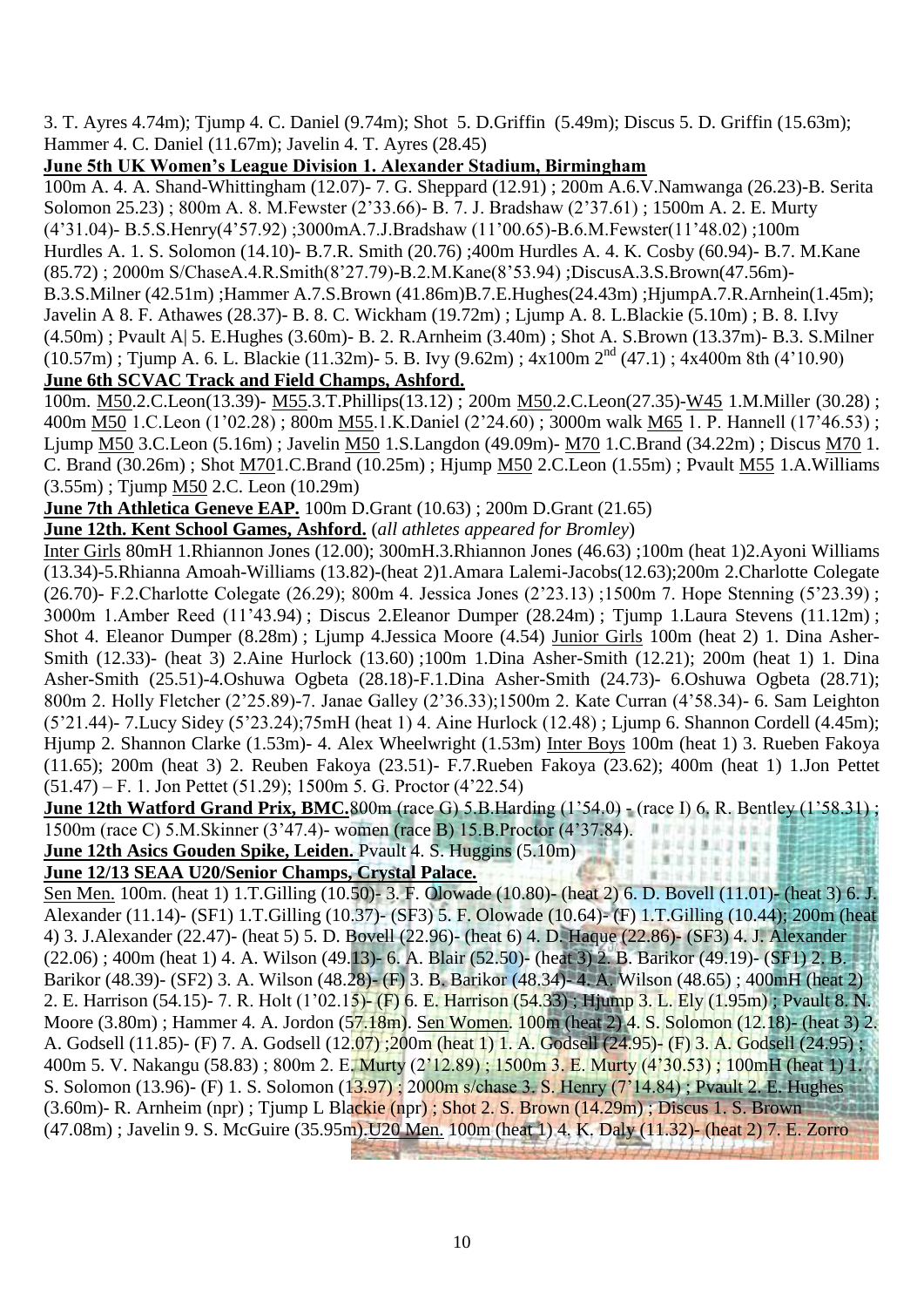(11.73)- (heat 5) 6. D. Coelho (12.06)- (SF1) 5. K. Daly (11.37) ; 200m (heat 1) 3. R. Pocklington (22.46) (dns SF) ; 400m (heat 1) 3. A. Campbell (50.19)- (heat 3) 2. D. Putnam (49.66)- (F) 1. D. Putnam (47.77)- 8. A. Campbell (49.77) ; 1500m (heat 1) 4. P. Sesemann (4'09.25)- (F) 4. P Sesemann (3'57.89) ; 11mH (heat 3) 3. B. Hopkins (15.26)- (F) 7. B. Hopkins (15.89) ; 400mH (heat 1) 2. B. Hopkins (55.02)- 5. B. Parkin (58.33)- (F). 3.B. Hopkins (54.54) ; Pvault 2. M. Longhurst (4.10m) ; Ljump B string 1. J.Olasan (7.53m) ; Hammer 1. A. Jordon (66.95m) U20 Women 100m (heat 1) 5. G. Sheppard (12.96)- (heat 2) 2. L. Ugen (12.40)- (F) 3. L. Ugen (12.36)- 7. G. Sheppard (13.28) ; 100m H. (heat 2) 5. M. Southwart (15.64)- (F) 7. M. Southwart (15.82) ; 400mH (heat 2) 2. K. Crosby (1'03.28)- (F) 1. K. Crosby (1'00.41) ; Pvault 4. C. Moore (3.00m) ; Ljump 1. L. Ugen (6.15m) ; Shot 1. S. Efiannayi (12.39m).

## **June 14th SCVAC League, Kent Division 1, Ashord.**

W35. 200m. A string. 2. M. Miller *W45* (29.1)- 2. S. Rowbotham W40 (30.7);1500m A string 4. B. Davey W40 (5'24.3)- B string 2. J.Eastbury (5'51.0) ; 4x 400m Relays. 1st place. (M. Miller, S. Rowbotham, J. Montgomery, C. Nyamusi (4'36.6)) ; Hjump 2. C.Nyamusi *W40* (1.30m) ; Shot 2. B. Terry (7.34m) ; Javelin 5. A. Cilia *W50* (11.29m) ; W50.200m 1. H.Godsell W55 (30.3);1500m 3.A.Cilia (6'22.0) ; Hjump 5. A.Cilia (0.95m) ; Shot 1. B.Simpson *W50* (7.40m) ; Javelin 1.B.Simpson (19.08) W60 200m 5. M. Turner (46.7m) ; Javelin 1.B.Terry *W60* (17.80m) Ladies team 2<sup>nd</sup> with 68 points. M35. 200m A string. 5.A.Stocks (29.2)- B string. 5.A.Hardy *M50* (33.8) ; 1500m A. 2. M De Freitas (4'31.0)- B. 2. R.Hall (4'48.0) ; 4x400m Relays 3rd place. (M.De Fretias, R.Hall, C.Leon, A.Stocks (4'04.3)). M35 Hjump 4. A. Hardy *M50* (1.10m) ; Shot 3. M. Van Den Dobbelsteen *M40* (9.36m) ; Javelin 1. M.Van Den Dobbelsteen (45.12m) ; M50 200m 2. C. Leon (26.4) ; 1500m 3. K.Daniel *M55* (4'51.2) ; Hjump 2. C.Leon (1.55m) ; Shot 5.C.Brand M70 (7.49m) ; Javelin 1. S. Langdon *M50* (44.12m) ; M60. 200m 2. R.Brown (28.9) ; Hjump 2. J. Robinson *M65* (1.20m) ; Javelin 1.C. Brand *M70* (31.72m)

**June 19/20th Aviva U23 & U20 Champs, Bedford International Stadium.**Liump 1.LUgen (6.42m) **June 20th South West Vets Track & Field Champs, Exeter Arena.** M60 100m 1.R.Minting (14.1) ; 400m 1.R.Minting (58.6); 800m 1.R.Minting (2'11.3); 5000m 1.P.Hamilton (19'38.9). M65 5000m 2. C.Woodcock  $(22'18.1)$ .

**June 23rd Kent 3k and 10k Champs, Dartford** 3000m (U/20 w) 1. M.Fewster (11'40.4) ; 10000m (Sen M) 1. P.Tucker (33'32.1)

**June 23rd BMC, Eltham.** 800m (mixed) 9. K. Daniel (2'26.3) ; 1500m (race F) 8. R. Yates (4'19.0)- 12. K. Ewing (4'32.7)

## **June 25th Aviva European and UK Championships, Alexandra Stadium, Birmingham**

Men.100m (heat 5) 2. J. Alaka (10.5)- (heat 7) 2. T. Gilling (10.55)- (SF1) 5. T. Gilling (10.61)- (SF2) 4. J. Alaka (10.62) ; 400m (heat ?) 6. D. Putnam (47.9); 5000m 7. M. Skinner (14'21.07) ; 400mH (heat 4) 7. E. Harrison (DNF) ; Ljump 10. J. Olasen (7.12m) ; Pvault 9. N. Quincey (4.90m). Women 100m (heat 1) 3. A. Shand-Whittingham (11.92)- (heat 2) 2. M. Douglas (11.86)- (heat 3) 5. A.Godsell (12.12)- (SF1) 6. M. Douglas (12.04)- (SF2) 7. A. Shand-Whitingham (12.26) ; 5. S.Echel Thompson *Phoenix AC* (50.26) ; 1500m 12. E. Murty (4'24.13) ; 5000m 17. B. Proctor (17'12.19) ; Ljump 4. L. Ugen (6.29m)

## **June 26th. Southern Men's League**.

A string.100m 3.Brund (12.3) ; 200m 4. Brund (25.2) ; 800m 3. J. Poole (2'01.7) ; 5000m 2. R. Hall (16'12.0) ; 3000m s/chase 4. R. Hall (12'14.9); 400mH 4. C.Daniel (1'12.6); 4x100m 4th place BBHAC (50.6) ; Pvault 1. N.Moore(3.90m) ; Hjump 3.H.Rogers (1.80m) ; Tjump 5. A.Stockdale (10.80m) ; Shot 5. M. Van Dobbelsteen (8.96m) ; Discus 5. M.Van Dobbelsteen (27.23m) ; Hammer 5.J.Robertson (11.91m) ; Javelin 5. C. Daniel (10.2). B string. 100m. 4.A.Stockdale (13.2) ; 200m 5.A.Stockdale (26.7) ; 400m 3. R. Braden (56.9) ; 800m 3. J.Dorling (2'03.2) ; 1500m 3. R. Braden (4'31.5); 5000m 3.J.Darling (18'17.8) ; 400mH 4. R. Hall (1'24.6) ; 4x400m 3rd BBHAC (3'40.6) ; Pvault 3. R. Holt (2.20m) ; Hjump 5.C.Daniel (1.00m) ; Ljump 4. R.Braden (3.94m) ; Tjump 5.C.Daniel (9.83m) ; Shot 5. A.Stockdale (6.81m) ; Discus 4.R.Holt (21.05m) ; Hammer 3.V.Cordell (11.01m); Javelin 5. A.Stockdale (4.26m)

**June 29th. BMC, Exeter.** 1500m (race F) 4. R. Minting *v60* (4'47.7)